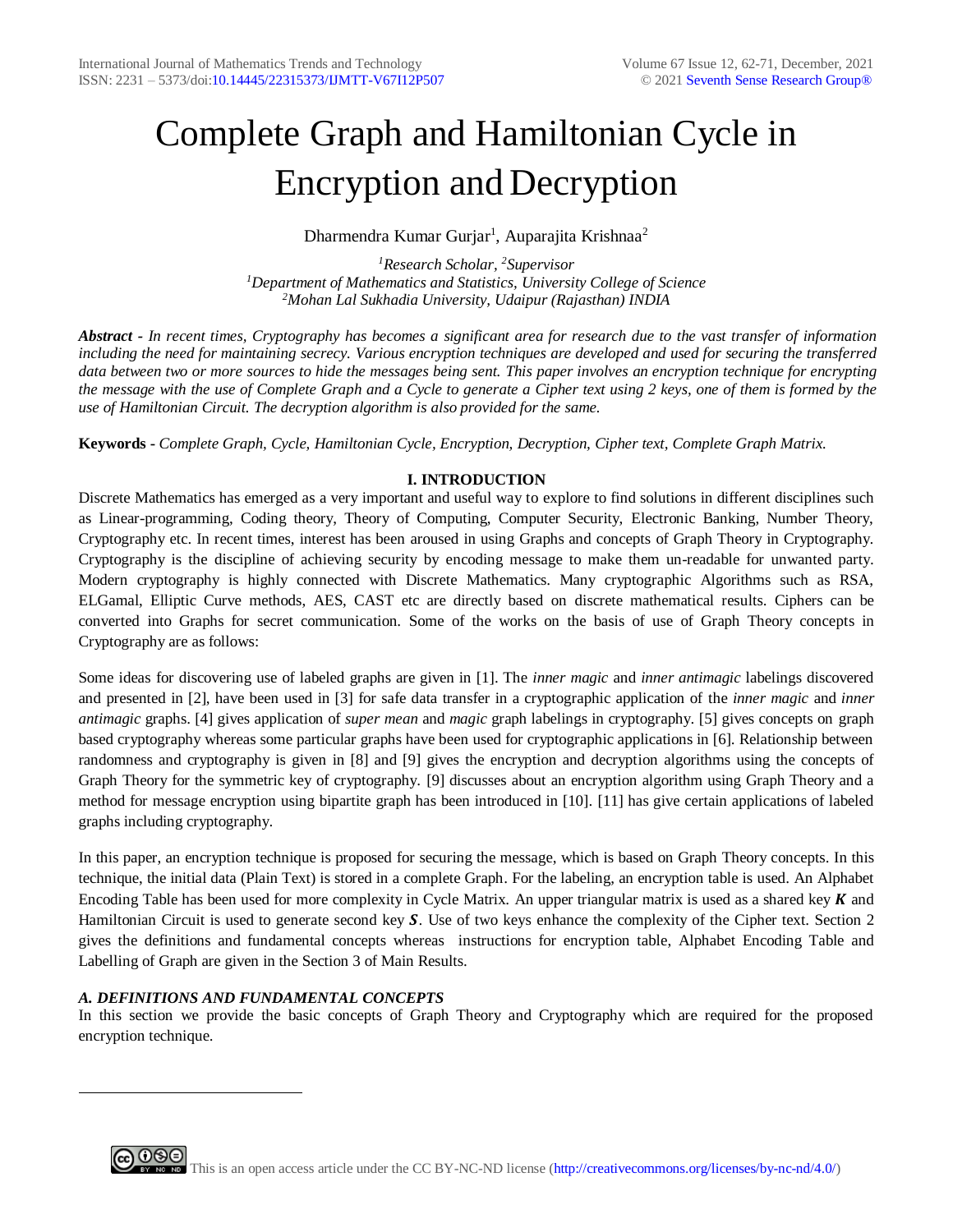## *a) Graph*

A graph G is a mathematical structure consisting of vertices and edges. Each edge joins two vertices. The sets of vertices and edges are represented as V(G) and E(G) respectively.

#### *b) Complete Graph*

It is a simple graph in which each pair of distinct vertices is connected by an edge. A complete graph is denoted by  $K_n$ , where n is the number of vertices. Here a complete graph  $K_5$  is used for encryption.

## *c) Complete Graph Matrix*

Let G be a complete graph with n vertices labeled as  $1, 2, 3, \ldots$ , n. The complete Graph Matrix is the n×n matrix in which the entry in  $i^{th}$  row and  $j^{th}$  column is the edge weight on the edge joining two vertices i and j. Defined as:

> $[a_{i,j}] = \begin{cases} \text{weight on edge label joining the vertex } i \text{ to vertex } j; & i \neq j \\ 0 & \text{otherwise.} \end{cases}$ 0;  $i = j$

#### *d) Hamiltonian Cycle*

A cycle of a graph G containing every vertex of G is called a Hamiltonian cycle. A graph containing a Hamiltonian cycle is a Hamiltonian Graph.

#### *e) Cryptography and Cryptanalysis*

*Cryptography* is basically a process to convert a readable data to unreadable data so that one can not easily read that, which makes the message/data secure. The technique of decoding message from a non-readable scheme to a readable scheme without knowing how they before converted from readable scheme to non-readable scheme, is known as **Cryptanalysis**. The combination of *cryptography* and *cryptanalysis* is called **Cryptology**.

#### *f) Plain Text and Cipher Text*

The *clear text* or *plain text* means a message that can be understood by the sender, the recipient, and also by anyone else who gets access to that message. '*Cipher*' means a code or a secret message. Hence, we can say that when a plain text message is codified using any suitable schemes, the resulting message is called *cipher text*.

## *g) Encryption and Decryption*

The process of encoding a plain text message into cipher text message is called *encryption*. The process of transforming cipher text message into plain text message back is called *decryption*. Decryption is exactly reverse process of Encryption.

#### *h) Algorithm and Key*

Every encryption and decryption process has two aspects: the **algorithm** and the **key** used for encryption and decryption. In general, the algorithm used for encryption and decryption processes is usually known to everybody. However, the key used for encryption and decryption is main aspect of security system that makes the process of cryptography secure.

## **II. MAIN RESULTS**

#### **Encryption Algorithm:**

**STEP 1**. (Encryption Table Construction):

We Assign the numbers  $0,1,2,...,m$  to the columns and the numbers  $m+1$ ,  $m+2$ ,  $m+3$ , ..., n to the rows. Assign the characters in S randomly in the table. Where S is the set of characters from which the characters are used in the original message. Here we use set S containing elements {26 alphabets, blank space, dot (.)}. A model Table is given in **Table 1**.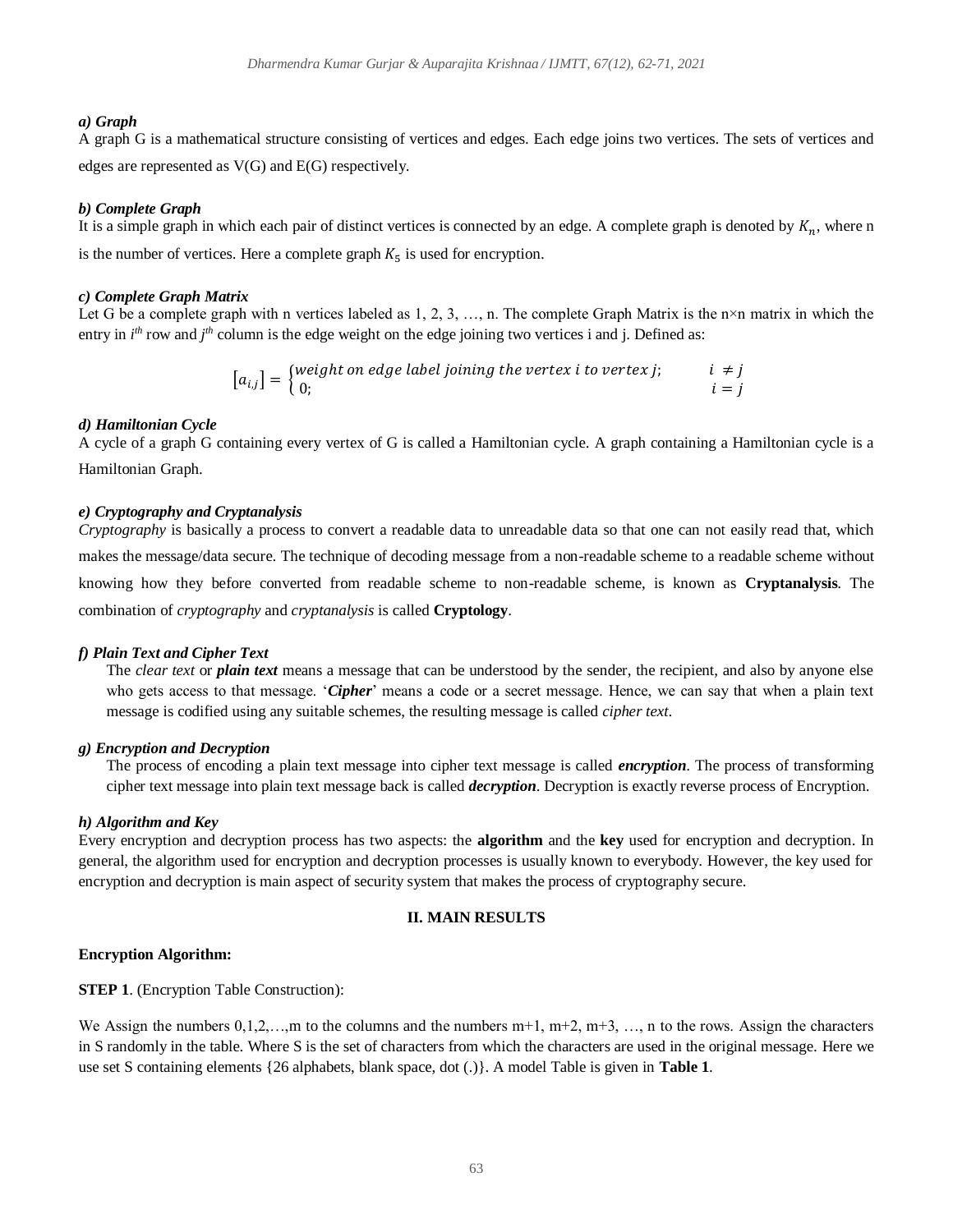|              | $\theta$     |   | $\mathcal{L}$ | 3            | $\boldsymbol{4}$ | 5            |              |
|--------------|--------------|---|---------------|--------------|------------------|--------------|--------------|
| $\mathbf{r}$ | $\mathbf{A}$ | B | $\mathcal{C}$ | D            | $\mathbf E$      | $\mathbf{F}$ | G            |
| 8            | H            |   |               | K            | L                | M            | $\mathbf N$  |
| 9            | $\Omega$     | P | $\mathbf{O}$  | $\mathbb{R}$ | S                | T            | $\mathbf{U}$ |
| 10           | $\mathbf{v}$ | W | X             | $\mathbf{v}$ | Z                | <b>SPACE</b> | <b>DOT</b>   |

# **Table 1: Encryption Table**

Here in this table each character receives a number value. For assigning the number value we have two groups: First group containing all the vowels, SPACE and DOT. The second group includes all the consonant characters in it. For Group 2, the first character represents the column number, remaining the row number. For Group 1, the last character represents the column number and the remaining initial number represents the row number.

For example,  $A = 70$ ,  $F = 57$ ,  $R = 39$ ,  $X = 210$ ,  $O = 90$ ,  $U = 96$ ,  $SPACE = 105$ ,  $DOT = 106$ .

**STEP 2.** (Construction of Graph and Labelling of Graph)**:**

In the second step the initial data (Plain Text) is represented as vertices in the graph. We take a complete Graph **K<sup>n</sup>** where 'n' is the total number of characters in the original message. Let M be the original message having length n, which is to be encrypted. After converting each character of message M into the corresponding number values with the help of Table 1, assign these values to the vertices of complete Graph **Kn**. Label the edges with taking the modulus of differences of labeling of respective connecting vertices.

**STEP 3.** Construct the Newly developed Complete Graph Matrix '**A**' with the help of Labelled Complete Graph **Kn**. Also construct a new Cycle Matrix '**B**' for the Cycle obtained from the complete Graph **K<sup>n</sup>** by removing inside edges.

**STEP 4.** Store the diagonal entries in Matrix '**B**' by the respective number values of characters in original message M from the Alphabet Encoding table as given in Table 2 to obtain new modified matrix '**B\***'.

# **Table 2: Alphabet Encoding Table**

| $\mathbf{r}$ | $\sim$<br>◡ | D.             | $\cdots$ | $\sim$ 0.000 $\sim$ | $\sim$ 100 $\sim$ 100 $\sim$ | $\mathbf{v}$<br>$\Lambda$ | $ -$             |     |
|--------------|-------------|----------------|----------|---------------------|------------------------------|---------------------------|------------------|-----|
|              |             | $\overline{4}$ | $\cdots$ | $\cdots$            | $\sim$ $\sim$ $\sim$         | -24                       | $\sim$ $-$<br>رے | -40 |

**STEP 5.** Multiply matrix A with matrix B<sup>\*</sup> to obtain a new matrix 'N'.

**STEP 6.** After that we multiply matrix N with a Key ' $K$ ' to get First Cipher Matrix ' $C_1$ '. The key matrix  $K$  is an *upper triangular matrix* of order *n×n* as shown below in **figure 1**. Where 'n' is the number of characters in the original message.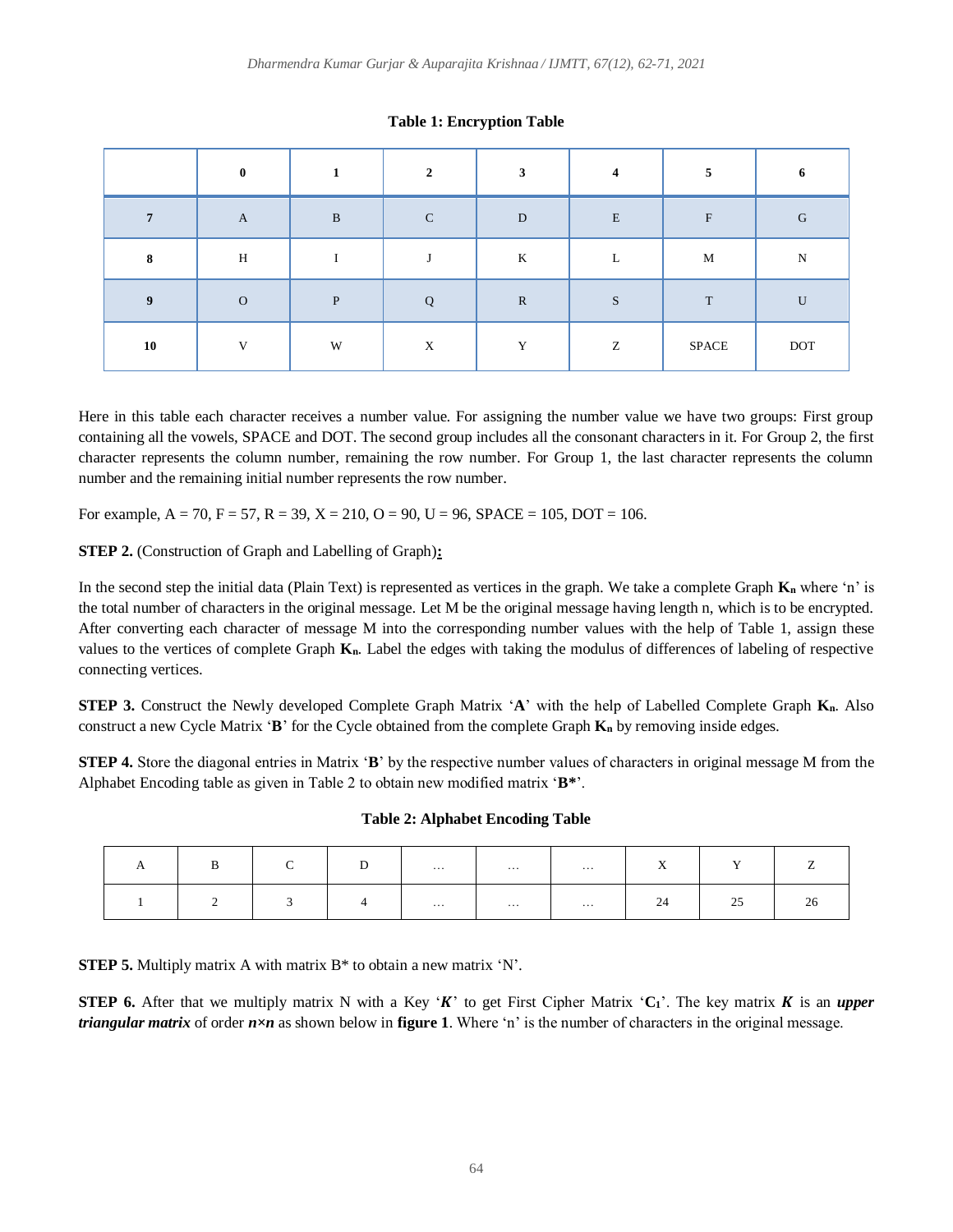|  |  | $\pmb{K} = \begin{bmatrix} 1 & 2 & \dots & \dots & n-1 & n \\ 0 & 1 & 2 & \dots & \dots & n-1 \\ 0 & 0 & 1 & 2 & \dots & \dots \\ 0 & 0 & 0 & 1 & 2 & \dots \\ 0 & 0 & 0 & 0 & 1 & 2 \\ 0 & 0 & 0 & 0 & 0 & 1 \end{bmatrix}$ |  |
|--|--|------------------------------------------------------------------------------------------------------------------------------------------------------------------------------------------------------------------------------|--|
|  |  |                                                                                                                                                                                                                              |  |
|  |  |                                                                                                                                                                                                                              |  |
|  |  |                                                                                                                                                                                                                              |  |
|  |  |                                                                                                                                                                                                                              |  |
|  |  |                                                                                                                                                                                                                              |  |

# **Figure 1: Key Matrix**

**STEP 7.** Choose a Hamiltonian Cycle from the complete graph. Since any Complete graph contains total **(n-1)!** Hamiltonian Cycles, for choosing the required Hamiltonian Cycle, we will use **Nearest-Neighbor Algorithm**.

# **(Nearest-Neighbor Algorithm)**

- Choose a vertex having initial character of the original message as starting point.
- Go to the next vertex, which is having an edge with smallest labelling on it.
- If labeling on two or more edges are same, choose random vertex, otherwise go to next.
- Repeat, till the Hamiltonian Cycle is obtained.

**STEP 8.** Add the edge labeling obtained while moving on Hamiltonian Cycle. Let sum be "**S**". It is used as second key.

**STEP 9.** Apply *mod S* on every element of first Cipher Matrix **'C1'** to obtain a new final Cipher Matrix **'C2'.**

The Cipher Text contains Matrix **C<sup>2</sup>** in a linear format.

# **Decryption Algorithm:**

- Write the linear message in Matrix Form **C2**.
- Obtain matrix **C<sup>1</sup>** from matrix **C<sup>2</sup>** with the use of key **S**.
- Compute Matrix 'N' with the help of Cipher Matrix 'C<sub>1</sub>' and inverse of Key Matrix 'K' (i.e.  $N = C_1 \times K^{-1}$ ).
- Compute B\* with the help of  $A^{-1}$  and N (i.e.  $B^* = A^{-1} \times N$ ).
- Write the diagonal entries from the matrix B<sup>\*</sup> to compute the original message by decoding these values with the help of Alphabet Encoding Table.
- Original Plain Text is obtained.

# **Illustration:**

# **Encryption:**

Suppose the Original Message is "**GRAPH**". Since it has 5 characters in it so, we will form a  $K_5$  Complete Graph and assign these characters to the vertices of Graphs as shown in **figure 2**.

Now find out the number value for each character with the help of Table 1. We will get  $G = 67$ ,  $R = 39$ ,  $A = 70$ ,  $P = 19$ ,  $H =$ 08.

Label the vertices with these corresponding number values. We assign  $V1 = 67$ ,  $V2 = 39$ ,  $V3 = 70$ ,  $V4 = 19$ ,  $V5 = 08$ .

Edge labels are found as: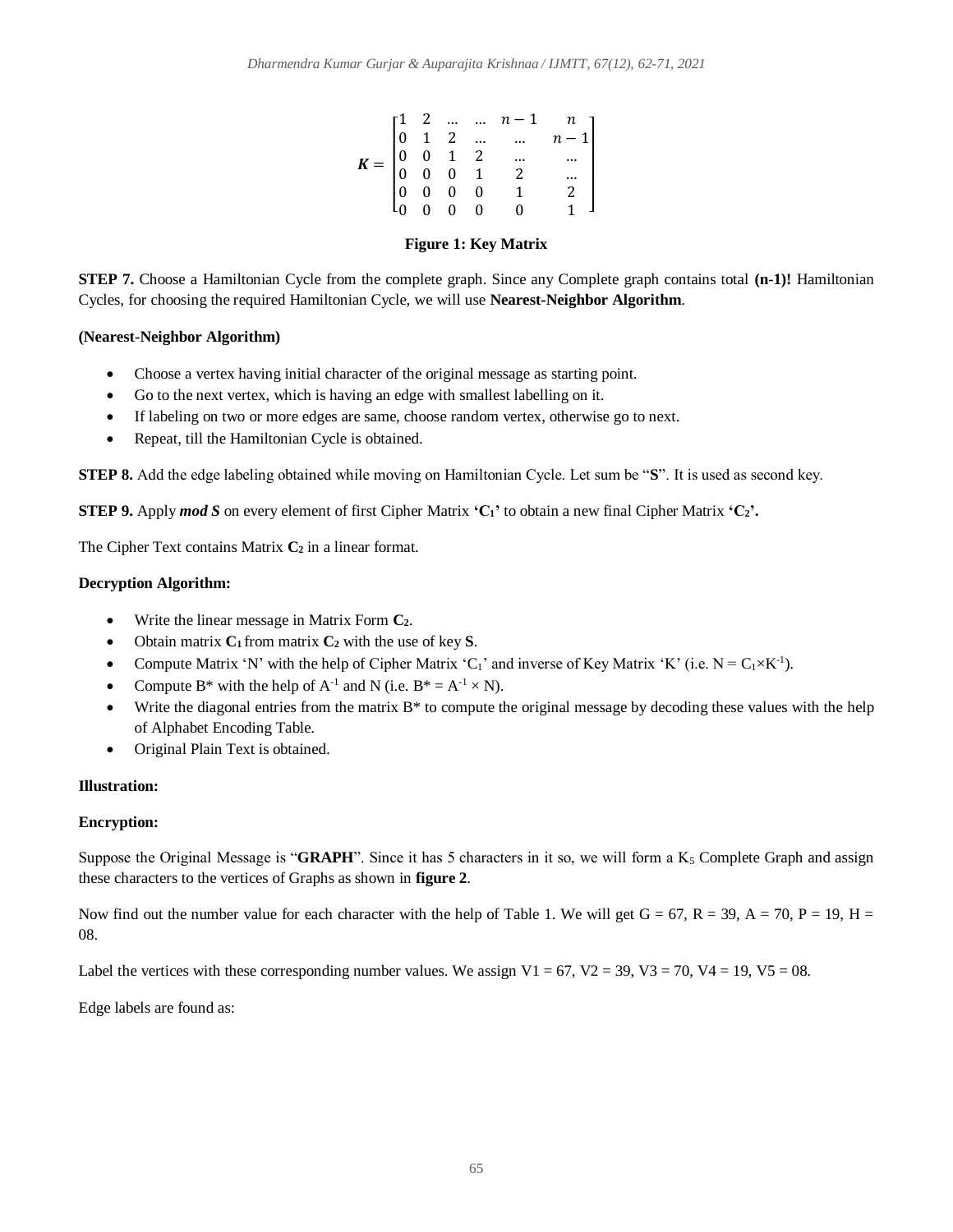$$
e1 = |v1-v2| = |67-39| = 28.
$$
  
\n
$$
e2 = |v2-v3| = |39-70| = 31.
$$
  
\n
$$
e3 = |v3-v4| = |70-19| = 51.
$$
  
\n
$$
e4 = |v4-v5| = |19-08| = 11.
$$
  
\n
$$
e5 = |v5-v1| = |08-67| = 59.
$$
  
\n
$$
e6 = |v1-v3| = |67-70| = 03.
$$
  
\n
$$
e7 = |v1-v4| = |67-19| = 48.
$$
  
\n
$$
e8 = |v2-v4| = |39-19| = 20.
$$
  
\n
$$
e9 = |v2-v5| = |39-08| = 31.
$$
  
\n
$$
e10 = |v3-v5| = |70-08| = 62.
$$



**Figure 2**: **Complete Graph K<sup>5</sup>**

Obtain a newly labeled Complete Graph Matrix from figure 2 and denoted by 'A'.

|  |  | $G$ $R$ $A$ $P$ $H$                                                                                                                                                          |  |
|--|--|------------------------------------------------------------------------------------------------------------------------------------------------------------------------------|--|
|  |  | <b>G</b> $\begin{bmatrix} 0 & 28 & 3 & 48 & 59 \\ 28 & 0 & 31 & 20 & 31 \\ A & 3 & 31 & 0 & 51 & 62 \\ P & 48 & 20 & 51 & 0 & 11 \\ H & 59 & 31 & 62 & 11 & 0 \end{bmatrix}$ |  |
|  |  |                                                                                                                                                                              |  |
|  |  |                                                                                                                                                                              |  |
|  |  |                                                                                                                                                                              |  |
|  |  |                                                                                                                                                                              |  |

**Figure 3**: **Complete Graph Matrix**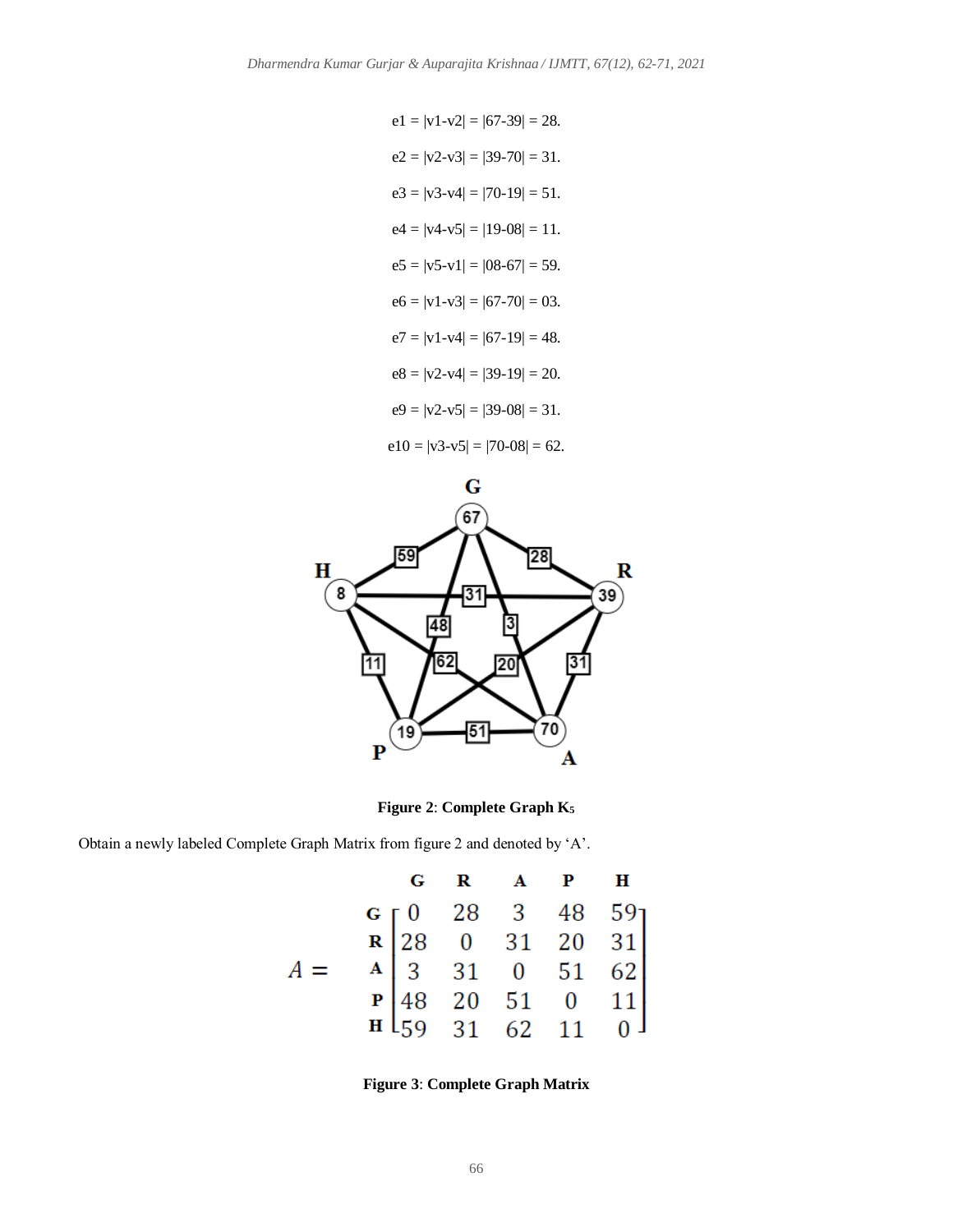Obtain a Cycle of length 5 with the help of above Complete Graph  $K_5$  in **figure 2**.



**Figure 4**: **Cycle of length 5.**

Obtain a matrix 'B' from the cycle. The Cycle Matrix is prepared in a similar manner to the Complete Graph Matrix with the Cycle in figure 4.

| G R A P H<br>G 28 0 0 59<br>R 28 0 31 0 0<br>B = A 0 31 0 51 0<br>P 0 0 51 0 11<br>H 59 0 0 11 0 |  |  |  |
|--------------------------------------------------------------------------------------------------|--|--|--|
|                                                                                                  |  |  |  |
|                                                                                                  |  |  |  |
|                                                                                                  |  |  |  |
|                                                                                                  |  |  |  |

# **Figure 5**: **Cycle Matrix**

Replace the diagonal entries in matrix 'B' from 0's to new assigned number values to characters of original message from the Alphabet Encoding Table (Table 2) i.e., we get the position numbers of the letters in the English alphabet from Table 2 as follows :  $G = 7$ ,  $R = 18$ ,  $A = 1$ ,  $P = 16$ ,  $H = 8$ . After assigning these values to diagonal entries of matrix 'B', we obtain a new matrix '**B\***' (updated Cycle Matrix) as shown below:

$$
B^* = \begin{bmatrix} 7 & 28 & 0 & 0 & 59 \\ 28 & \mathbf{18} & 31 & 0 & 0 \\ 0 & 31 & \mathbf{1} & 51 & 0 \\ 0 & 0 & 51 & \mathbf{16} & \mathbf{11} \\ 59 & 0 & 0 & \mathbf{11} & \mathbf{8} \end{bmatrix}
$$

Obtain new matrix 'N' as follows:

$$
N = A \times B^* = \begin{bmatrix} 0 & 28 & 3 & 48 & 59 \\ 28 & 0 & 31 & 20 & 31 \\ 3 & 31 & 0 & 51 & 62 \\ 48 & 20 & 51 & 0 & 11 \\ 59 & 31 & 62 & 11 & 0 \end{bmatrix} \times \begin{bmatrix} 7 & 28 & 0 & 0 & 59 \\ 28 & 18 & 31 & 0 & 0 \\ 0 & 31 & 1 & 51 & 0 \\ 0 & 0 & 51 & 16 & 11 \\ 59 & 0 & 0 & 11 & 8 \end{bmatrix}
$$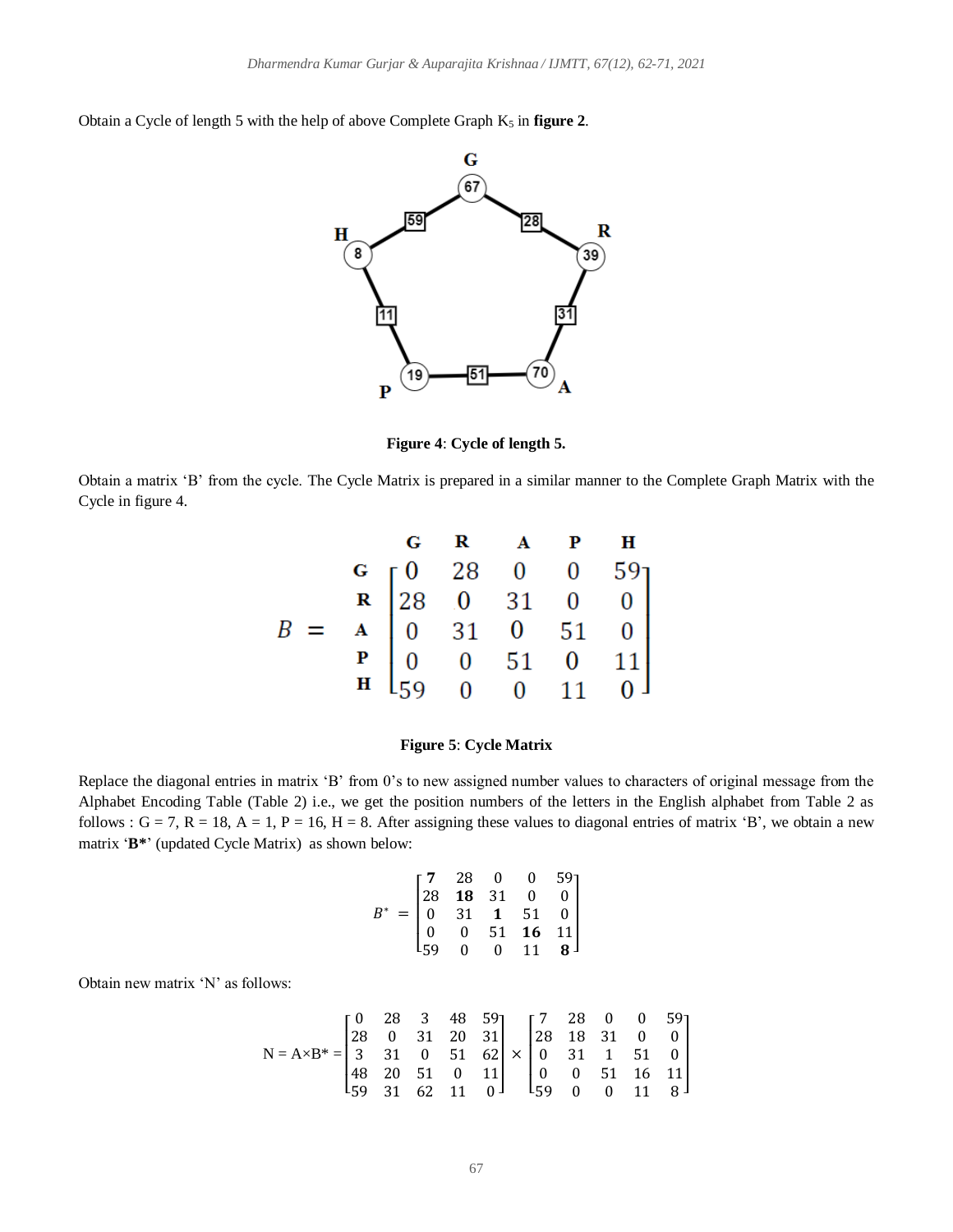|  |  | $\footnotesize \textbf{N=}\begin{bmatrix} 4265 & 597 & 3319 & 1570 & 1000 \\ 2025 & 1745 & 1051 & 2242 & 2120 \\ 4547 & 642 & 3562 & 1498 & 1234 \\ 1545 & 3285 & 671 & 2722 & 2920 \\ 1281 & 4132 & 1584 & 3338 & 3602 \end{bmatrix}$ |  |
|--|--|----------------------------------------------------------------------------------------------------------------------------------------------------------------------------------------------------------------------------------------|--|

Construct **Key Matrix** 'K'. As the original message has 5 characters in it, the size of Key Matrix will be 5×5 as shown below:

$$
K = \begin{bmatrix} 1 & 2 & 3 & 4 & 5 \\ 0 & 1 & 2 & 3 & 4 \\ 0 & 0 & 1 & 2 & 3 \\ 0 & 0 & 0 & 1 & 2 \\ 0 & 0 & 0 & 0 & 1 \end{bmatrix}
$$

Obtain the First Cipher Matrix '**C1**' by multiplying Key Matrix 'K' with matrix 'N'.

$$
C_1 = N \times K = \begin{bmatrix} 4265 & 597 & 3319 & 1570 & 1000 \\ 2025 & 1745 & 1051 & 2242 & 2120 \\ 4547 & 642 & 3562 & 1498 & 1234 \\ 1545 & 3285 & 671 & 2722 & 2920 \\ 1281 & 4132 & 1584 & 3338 & 3602 \end{bmatrix} \times \begin{bmatrix} 1 & 2 & 3 & 4 & 5 \\ 0 & 1 & 2 & 3 & 4 \\ 0 & 0 & 1 & 2 & 3 \\ 0 & 0 & 0 & 1 & 2 \\ 0 & 0 & 0 & 0 & 1 \end{bmatrix}
$$

$$
C_1 = \begin{bmatrix} 4265 & 9127 & 17308 & 27059 & 37810 \\ 2025 & 5795 & 10616 & 17679 & 26862 \\ 4547 & 9736 & 18487 & 28736 & 40219 \\ 1545 & 6375 & 11876 & 20099 & 31242 \\ 1281 & 6694 & 13691 & 24026 & 37963 \end{bmatrix}
$$

By Use of **Nearest-Neighbor Algorithm** we find the required **Hamiltonian Cycle** as given under:

We will start from vertex that is containing the initial character of original message that is 'G'. For next, we will choose vertex having 'A' as edge connecting to it has minimum weight ( the *edge labe*l is equivalent to the *weight* of an edge here) on it than others. Continue this process and we get required Hamiltonian Cycle as **G→A→R→P→H→G** and edge labels on these are 3, 31, 20, 11, 59 respectively. The Hamiltonian Cycle is shown in **figure 6**.

Find second Key '**S**'.  $S = 3+31+20+11+59 = 124$ .



**Figure 6**: **Hamiltonian Cycle**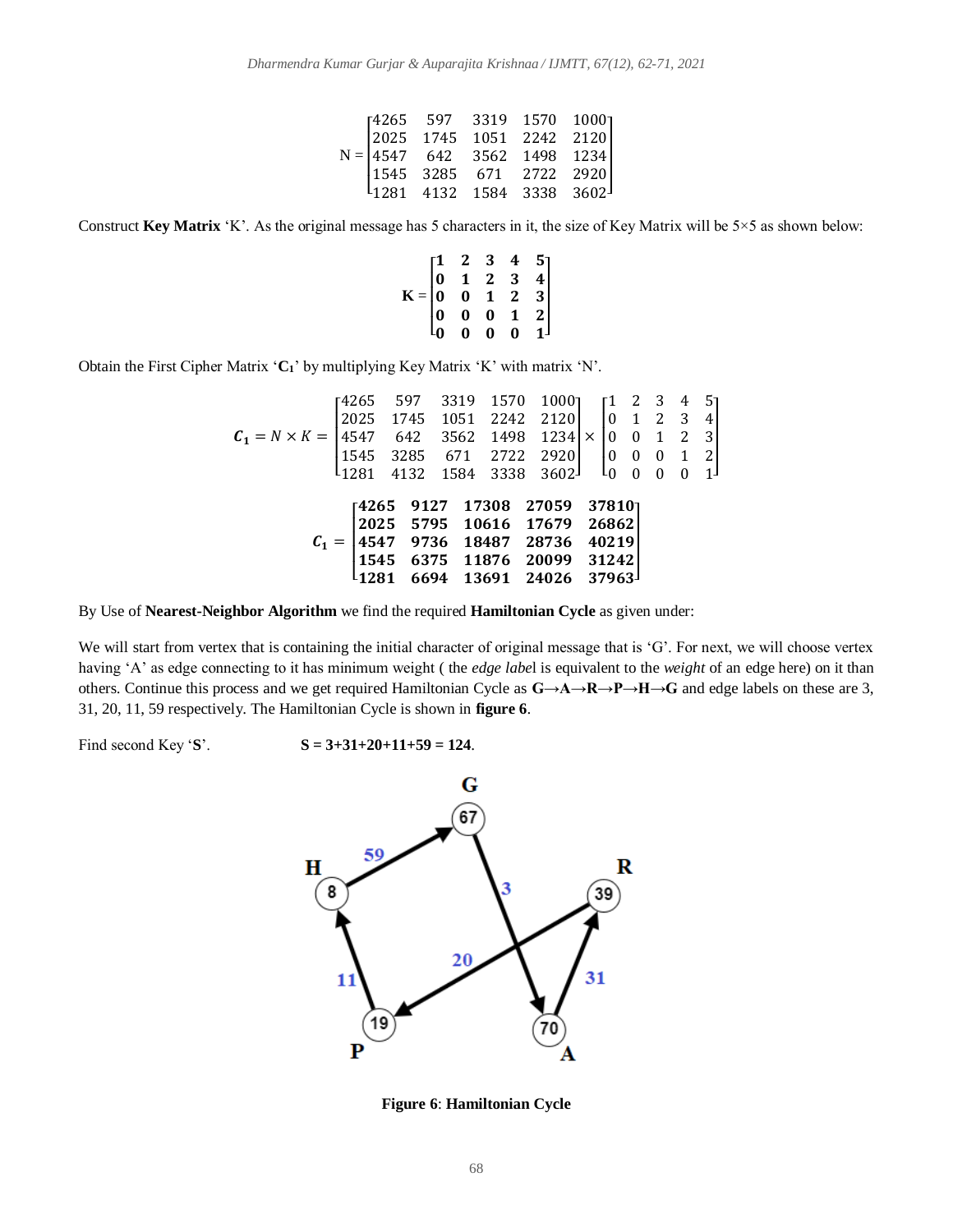Apply *mod 124* on every element of the first Cipher Matrix **C<sup>1</sup>** to get new Final Cipher Matrix. Hence the Final Cipher Matrix '**C2**' is:

 $C_2 = C_1$  *multiplication* mod 124

$$
C_2 = \begin{bmatrix} 4265 & 9127 & 17308 & 27059 & 37810 \\ 2025 & 5795 & 10616 & 17679 & 26862 \\ 4547 & 9736 & 18487 & 28736 & 40219 \\ 1545 & 6375 & 11876 & 20099 & 31242 \\ 1281 & 6694 & 13691 & 24026 & 37963 \end{bmatrix} \text{multiplication mod 124}
$$

Thus,  $C_2$  matrix stores the remainders after each entry of  $C_i$  is divided by 124 which is as follows :

|  | $\mathcal{C}_2 = \begin{bmatrix} 49 & 75 & 72 & 27 & 114 \ 41 & 91 & 76 & 71 & 78 \ 83 & 64 & 11 & 92 & 43 \ 57 & 51 & 96 & 11 & 118 \ 41 & 122 & 51 & 94 & 19 \end{bmatrix}$ |  |  |
|--|-------------------------------------------------------------------------------------------------------------------------------------------------------------------------------|--|--|

The Quotient matrix  $Q$  stores the results of the division (quotients) after each entry of  $C_1$  is divided by 124 which is as follows :

|  |  | $Q = \begin{bmatrix} 34 & 73 & 139 & 218 & 304 \ 16 & 46 & 85 & 142 & 216 \ 36 & 78 & 149 & 231 & 324 \ 12 & 51 & 95 & 162 & 251 \ 10 & 53 & 110 & 193 & 306 \end{bmatrix}$ |  |
|--|--|-----------------------------------------------------------------------------------------------------------------------------------------------------------------------------|--|

Hence, For the Plain text "**GRAPH**", the **Cipher text** will be (the entries of *C<sup>2</sup>* from left to right):

#### **49 75 72 27 114 41 91 76 71 78 83 64 11 92 43 57 51 96 11 118 41 122 51 94 19**

#### **Decryption Algorithm:**

- **1.** The input for decryption are as follows  $: C_2$  (Final Cipher Text), Q (Quotient Matrix), S (second key) = 124 using **Hamiltonian Cycle , K (Key Matrix), A (Complete Graph Matrix)**
- 2. Write the Cipher text **49 75 72 27 114 41 91 76 71 78 83 64 11 92 43 57 51 96 11 118 41 122 51 94 19** in the Final Cipher Matrix  $C_2$  form as:

$$
C_2 = \begin{bmatrix} 49 & 75 & 72 & 27 & 114 \\ 41 & 91 & 76 & 71 & 78 \\ 83 & 64 & 11 & 92 & 43 \\ 57 & 51 & 96 & 11 & 118 \\ 41 & 122 & 51 & 94 & 19 \end{bmatrix}
$$

3. Obtain the First Cipher Matrix  $C_l$  with the use of second Key 'S' = 124 as follows :

 $[Q]_{i,j}$  x 124 +  $[C_2]_{i,j}$  =  $[C_1]_{i,j}$  where  $[Q]_{i,j}$ ,  $[C_2]_{i,j}$  and  $[C_1]_{i,j}$  are entries of matrices Q,  $C_2$  and  $C_1$  respectively at the i<sup>th</sup> row and j<sup>th</sup> column. For instance,  $4265 = 34 \times 124 + 49$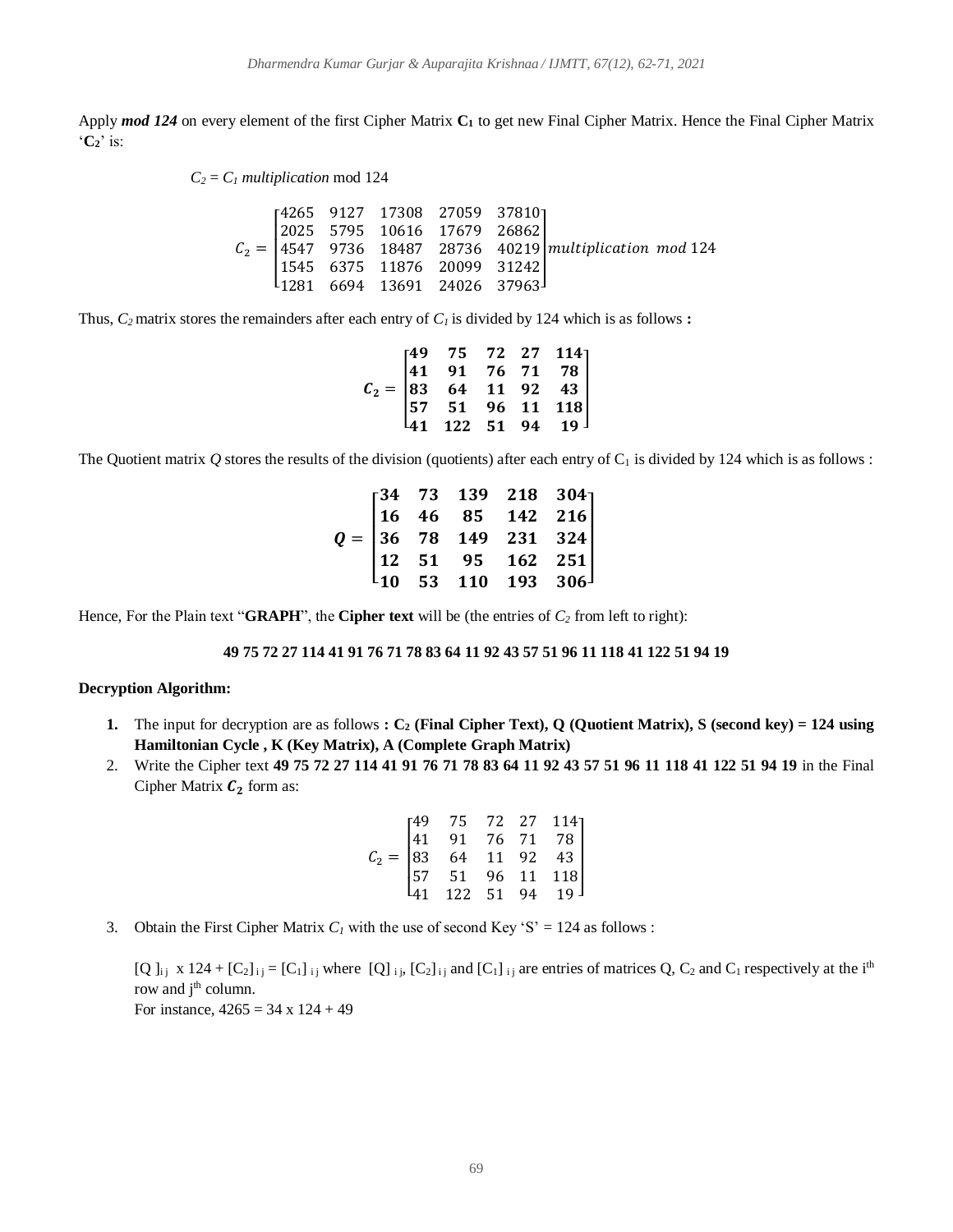$$
\mathcal{C}_1 = \begin{bmatrix} 4265 & 9127 & 17308 & 27059 & 37810 \\ 2025 & 5795 & 10616 & 17679 & 26862 \\ 4547 & 9736 & 18487 & 28736 & 40219 \\ 1545 & 6375 & 11876 & 20099 & 31242 \\ 1281 & 6694 & 13691 & 24026 & 37963 \end{bmatrix}
$$

4. Compute inverse of matrix 'K'; 
$$
K^{-1} = \begin{bmatrix} 1 & -2 & 1 & 0 & 0 \\ 0 & 1 & -2 & 1 & 0 \\ 0 & 0 & 1 & -2 & 1 \\ 0 & 0 & 0 & 1 & -2 \\ 0 & 0 & 0 & 0 & 1 \end{bmatrix}
$$

5. Compute matrix 'N' with  $N = C_1 \times K^{-1}$ 

$$
N = \begin{bmatrix} 4265 & 9127 & 17308 & 27059 & 37810 \\ 2025 & 5795 & 10616 & 17679 & 26862 \\ 4547 & 9736 & 18487 & 28736 & 40219 \\ 1545 & 6375 & 11876 & 20099 & 31242 \\ 1281 & 6694 & 13691 & 24026 & 37963 \end{bmatrix} \times \begin{bmatrix} 1 & -2 & 1 & 0 & 0 \\ 0 & 1 & -2 & 1 & 0 \\ 0 & 0 & 1 & -2 & 1 \\ 0 & 0 & 0 & 1 & -2 \\ 0 & 0 & 0 & 0 & 1 \end{bmatrix}
$$

$$
N = \begin{bmatrix} 4265 & 597 & 3319 & 1570 & 1000 \\ 2025 & 1745 & 1051 & 2242 & 2120 \\ 4547 & 642 & 3562 & 1498 & 1234 \\ 1545 & 3285 & 671 & 2722 & 2920 \\ 1281 & 4132 & 1584 & 3338 & 3602 \end{bmatrix}
$$

6. Compute inverse matrix of 'A';

$$
A^{-1} = \begin{bmatrix} \frac{-31}{168} & \frac{1}{56} & \frac{1}{6} & 0 & 0\\ \frac{1}{56} & \frac{-3}{70} & 0 & \frac{1}{40} & 0\\ \frac{1}{6} & 0 & \frac{-59}{372} & 0 & \frac{1}{124} \\ 0 & \frac{1}{40} & 0 & \frac{-31}{440} & \frac{1}{22} \\ 0 & 0 & \frac{1}{124} & \frac{1}{22} & \frac{-51}{1364} \end{bmatrix}
$$

7. Now find B\* with help of  $B^* = A^{-1} * N$